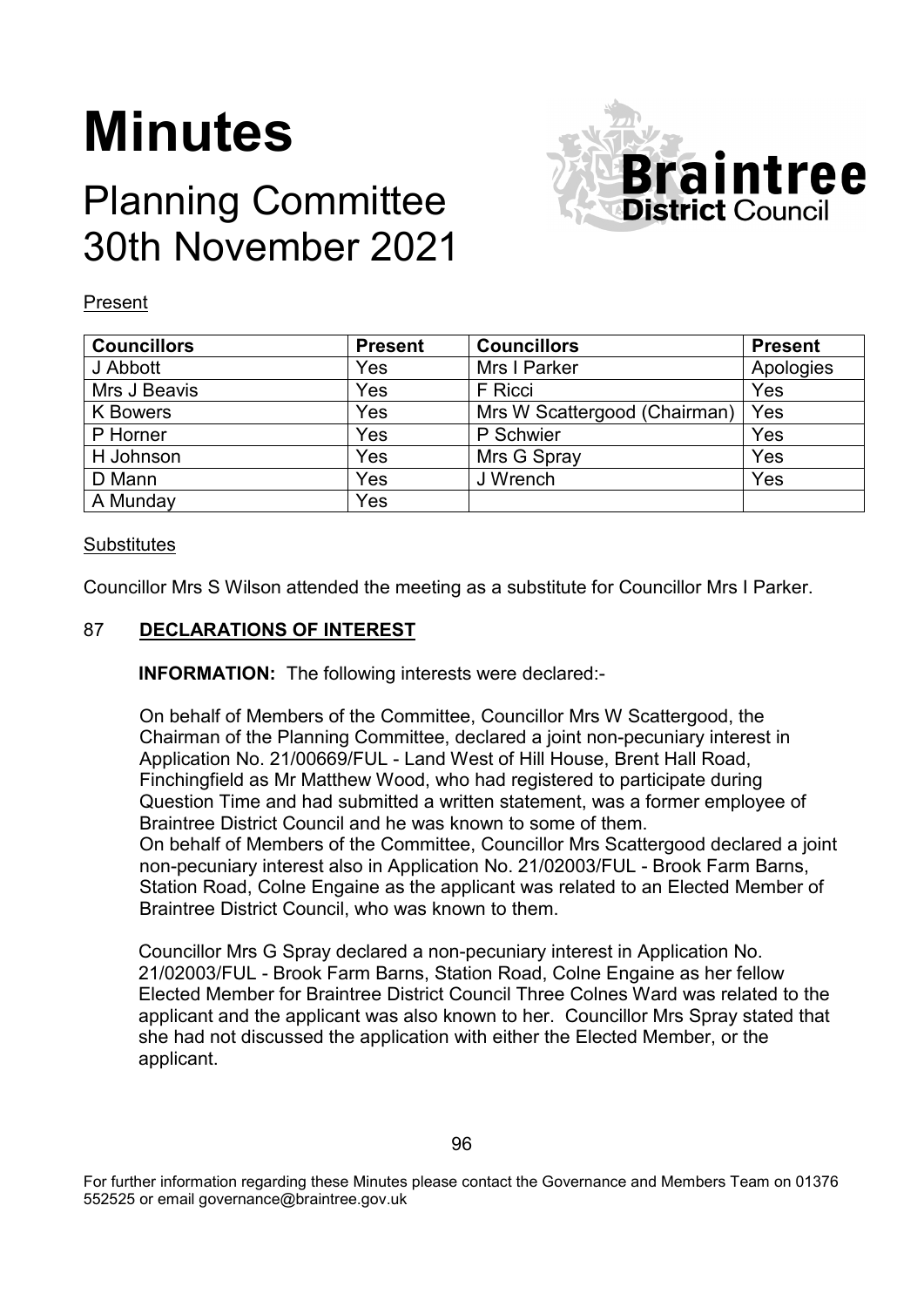In accordance with the Code of Conduct, Councillors remained in the meeting, unless stated otherwise and took part in the discussion when the applications were considered.

#### 88 **MINUTES**

**DECISION:** It was reported that the Minutes of the meetings of the Planning Committee held on 28th September 2021, 12th October 2021, 26th October 2021 and 2nd November 2021 were not available for approval.

# 89 **QUESTION TIME**

**INFORMATION:** There were five statements made about the following applications/Item. The people who had registered to participate during Question Time made their statements immediately prior to the Committee's consideration of the applications/Item.

Application No. 21/00669/FUL - Land West of Hill House, Brent Hall Road, **Finchingfield** Application No. 21/01810/FUL - Land off Western Road, Silver End Application No. 21/02658/S106A - Land West of Mount Hill, Halstead Item No. 6 Tree Preservation Order No. 08/2021 - The Beeches, Braintree Road, Great Bardfield

Principally, these Minutes record decisions taken only and, where appropriate, the reasons for the decisions.

# 90 **PLANNING APPLICATION APPROVED**

**DECISION:** That the undermentioned planning application be approved under the Town and Country Planning Act 1990, including Listed Building Consent where appropriate, subject to the conditions and reasons contained in the Planning Development Manager's report. Details of this planning application are contained in the Register of Planning Applications.

| Plan No.                    | Location                | Applicant(s) | <b>Proposed Development</b>                                                                           |
|-----------------------------|-------------------------|--------------|-------------------------------------------------------------------------------------------------------|
| *21/02003/FUL<br>(APPROVED) | Colne Engaine Mr George | Courtauld    | Conversion of agricultural<br>barn into 1 x 2 bedroom<br>bungalow, Brook Farm<br>Barns, Station Road. |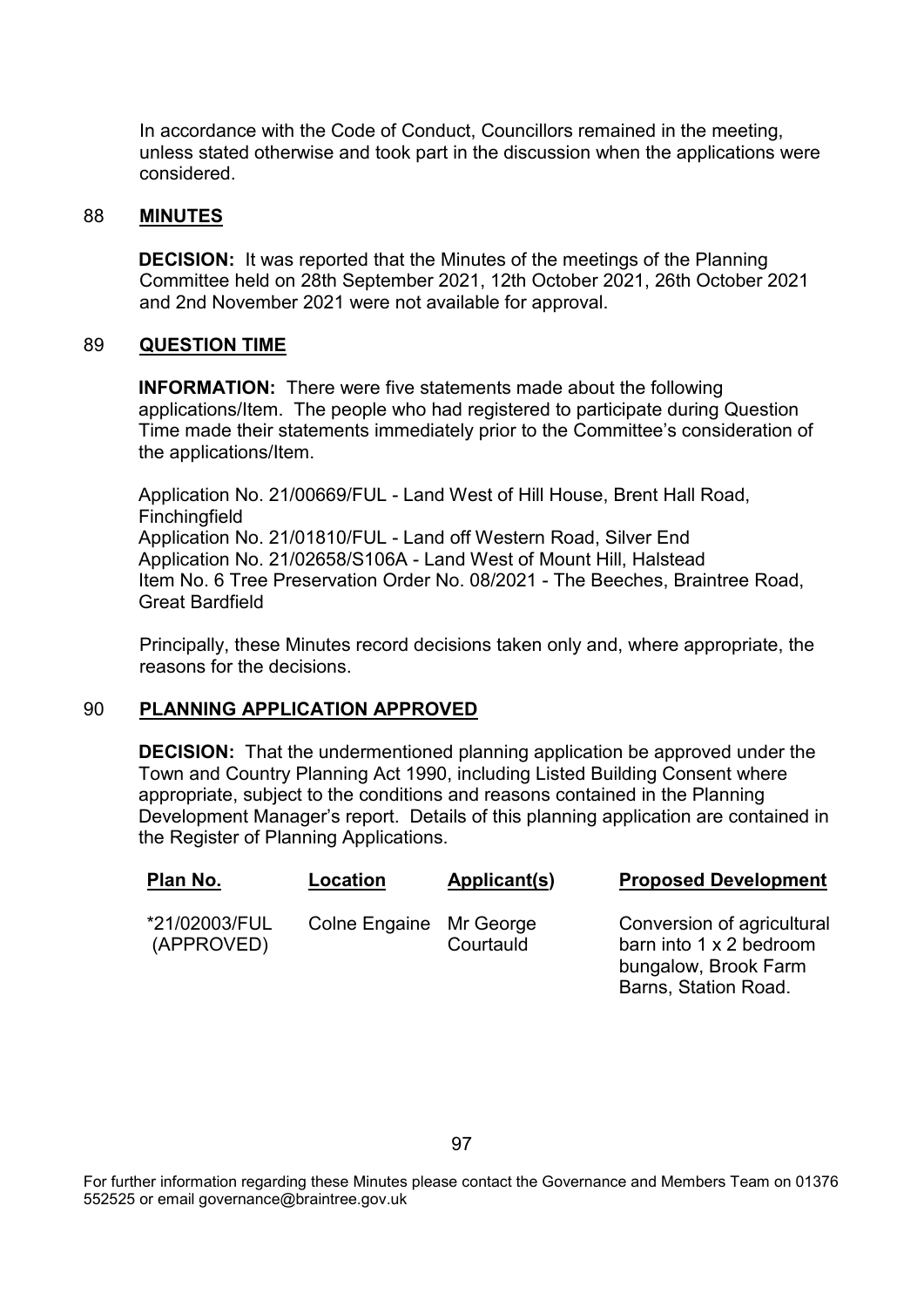91 **SECTION 106 AGREEMENTS**

| Plan No.                    | Location      | Applicant(s)         | <b>Proposed Development</b>                                                                                                                                             |
|-----------------------------|---------------|----------------------|-------------------------------------------------------------------------------------------------------------------------------------------------------------------------|
| *21/00669/FUL<br>(APPROVED) | Finchingfield | <b>Harding Group</b> | Construction of 11no, new<br>dwellings with new<br>dedicated access from Brent<br>Hall Road and associated<br>development, land West of<br>Hill House, Brent Hall Road. |

**DECISION:** That, subject to the applicant entering into a suitable legal agreement pursuant to Section 106 of the Town and County Planning Act 1990 (as amended) to cover the following Heads of Term:

- **- Affordable Housing** The provision of 40% affordable housing.
- **- Open Space** Financial contributions of £8,913.52 for outdoor sport; £8,803.11 for equipped play; and £331.17 for allotments.

the Planning Development Manager be authorised to grant planning permission for the above development in accordance with the approved plans and the conditions and reasons set out in the report, as amended below. Alternatively, in the event that a suitable planning obligation is not agreed within three calendar months of the Planning Committee's decision, the Planning Development Manager be authorised to refuse planning permission. Details of this planning application are contained in the Register of Planning Applications.

The Committee approved this application, subject to two additional Conditions and an additional Information to Applicant as follows:-

# Additional Conditions

- 22. No development shall commence, including any works of demolition, until a Construction Management Plan has been submitted to and approved in writing by the Local Planning Authority. The Construction Management Plan shall include the following details:
	- The provision of parking for operatives and contractors within the site;
	- Safe access in / out of the site;
	- The storage of plant and materials used in constructing the development;
	- The storage of top soil;
	- The erection and maintenance of security hoarding including decorative displays and facilities for public viewing, where appropriate;
	- Wheel washing and underbody washing facilities;
	- Measures to control the emission of dust, dirt and mud during construction;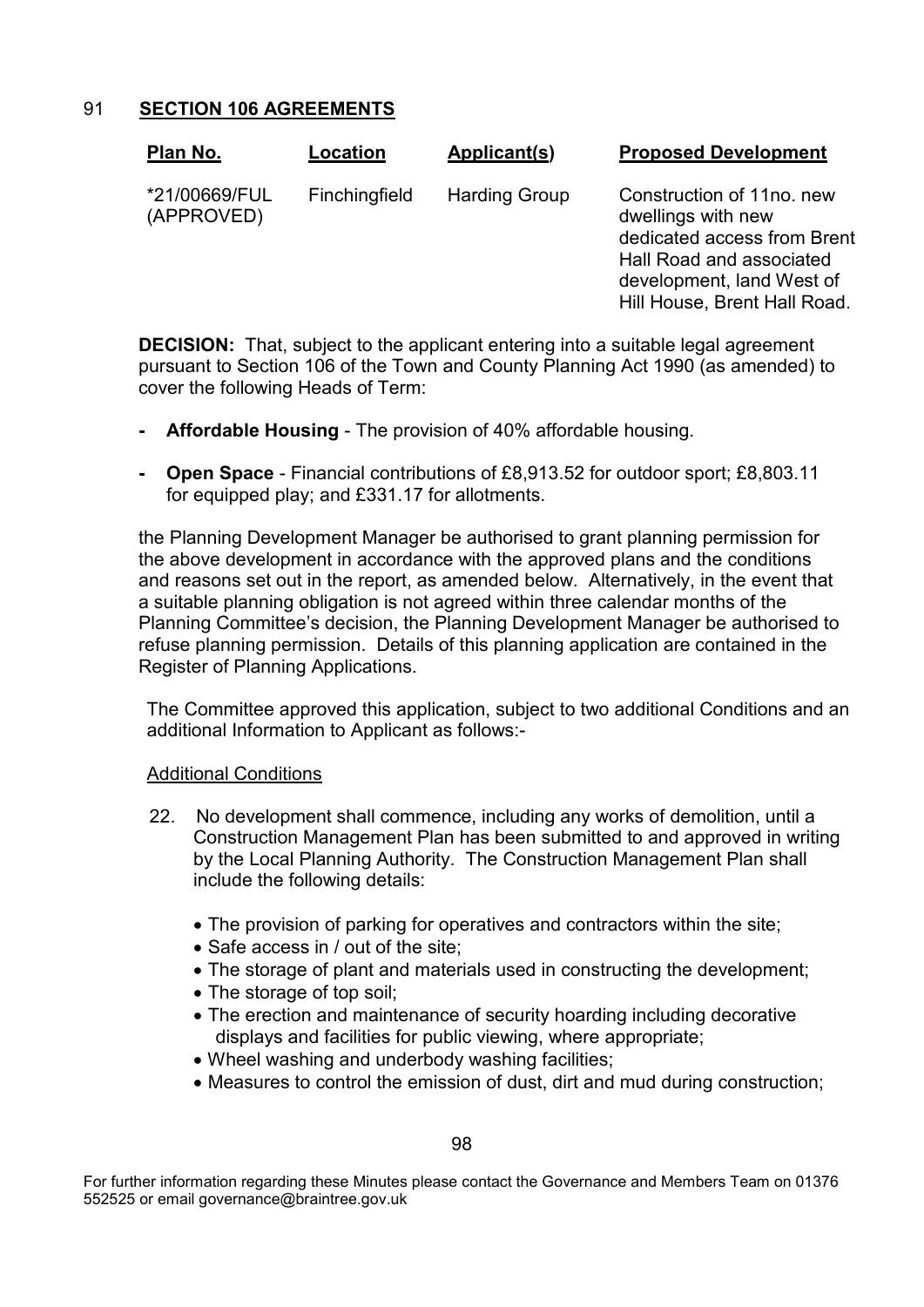- Hours of working;
- Details of how the approved Plan will be implemented and adhered to, including contact details for individuals responsible for ensuring compliance;
- Contact details for Site Manager and details of publication of such details to local residents.

The approved Construction Management Plan shall be adhered to throughout the construction period for the development.

23. The development shall not be occupied until details to demonstrate the provision of at least one dedicated electric vehicle charging point for each dwelling have been submitted to and approved in writing by the Local Planning Authority. The approved details shall be implemented prior to occupation and thereafter retained.

#### Additional Information to Applicant

3. The applicant is encouraged to consider the use of photovoltaics on the dwellings.

| Plan No.<br>Location<br>Applicant(s)                                            | <b>Proposed Development</b>                                                                                                                                                                                                                                                                                                                                                                                                                          |
|---------------------------------------------------------------------------------|------------------------------------------------------------------------------------------------------------------------------------------------------------------------------------------------------------------------------------------------------------------------------------------------------------------------------------------------------------------------------------------------------------------------------------------------------|
|                                                                                 |                                                                                                                                                                                                                                                                                                                                                                                                                                                      |
| *21/02658/S106A<br>Halstead<br>Stonebond<br>(APPROVED)<br><b>Properties Ltd</b> | Application made under<br>Section 106a of the Town<br>and Country Planning Act<br>1990 (as amended) and the<br><b>Town and Country Planning</b><br>(Modification and Discharge<br>of Planning Obligations)<br>Regulations 1992 (as<br>amended) - Application to<br>modify Schedule 2<br>(Affordable Housing) and<br>Schedule 3 (Open Space<br>and Amenity Areas) of s106<br>legal agreement relating to<br>18/00774/OUT, land West of<br>Mount Hill. |

Members of the Planning Committee were advised that this application sought to vary a Section 106 Agreement relating to Application No. 18/00774/OUT in respect of the provision of affordable dwellings; the affordable housing tenure; and the definition of the play area at the site.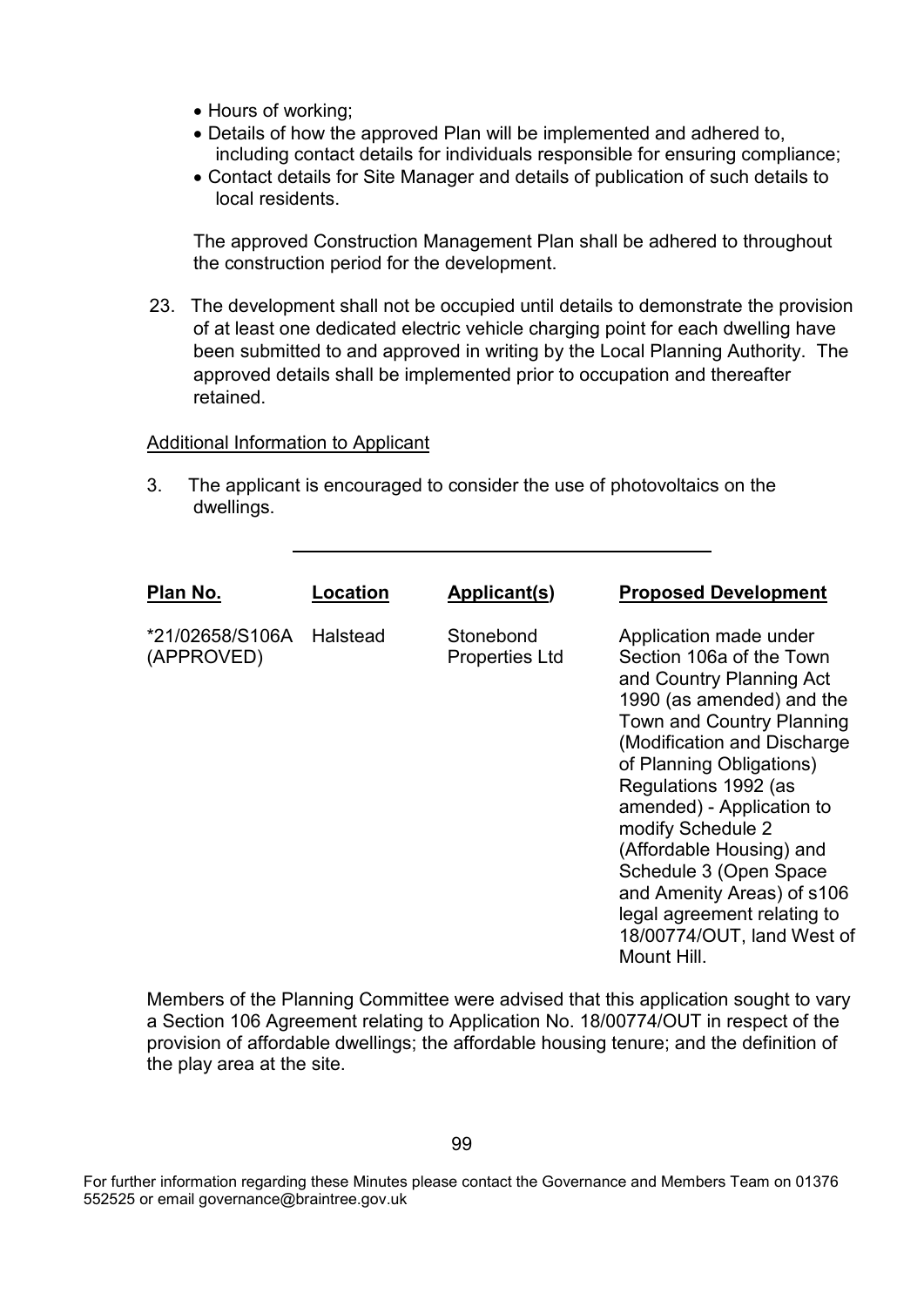The proposed alterations to the Section 106 Agreement were considered to be acceptable.

**DECISION:** That the above-mentioned planning application be approved under the Town and Country Planning Act 1990 and the Section 106 Agreement amended as referred to in the Planning Development Manager's report and as set out below. Details of this planning application are contained in the Register of Planning Applications.

Definition of Affordable Homes altered to read:

*'a minimum of 30% of the dwellings to be constructed on the site as part of the development to be provided in accordance with the Affordable Housing Scheme (rounded down to the nearest whole number) and in accordance with the standards acceptable to Homes England at the date of the commencement of development with any ground floor flats and all houses complying with Building Regulations 2015 Part M4 Category'.*

- Definition of Affordable Housing Tenure altered to read*:*

*'means a minimum of 20% of the dwellings as Affordable Housing for Rent and a minimum of 10% of the dwellings as Other Tenures unless otherwise agreed in writing with the Council with the actual number to be provided in each category of tenure being rounded up or down to the nearest whole number'.* 

Alter the definition of Play Area to read:

*'means a local area for play together with appropriate fencing, seating, litter bins, signage, and landscaping, for use by the general public to be provided on the site in accordance with the planning permission'.*

# 92 **PLANNING APPLICATION REFUSED**

**DECISION:** That the undermentioned planning application be refused for the reasons contained in the Planning Development Manager's report. Details of this planning application are contained in the Register of Planning Applications.

| Plan No.                   | Location   | Applicant(s)               | <b>Proposed Development</b>                                                                                                                                                                                                                   |
|----------------------------|------------|----------------------------|-----------------------------------------------------------------------------------------------------------------------------------------------------------------------------------------------------------------------------------------------|
| *21/01810/FUL<br>(REFUSED) | Silver End | <b>Redrow Homes</b><br>Ltd | Erection of 126 homes with<br>associated access, open<br>space and infrastructure<br>(following outline planning<br>permission 15/00280/OUT and<br>as a variation of reserved<br>matters approval<br>18/01751/REM), land off<br>Western Road. |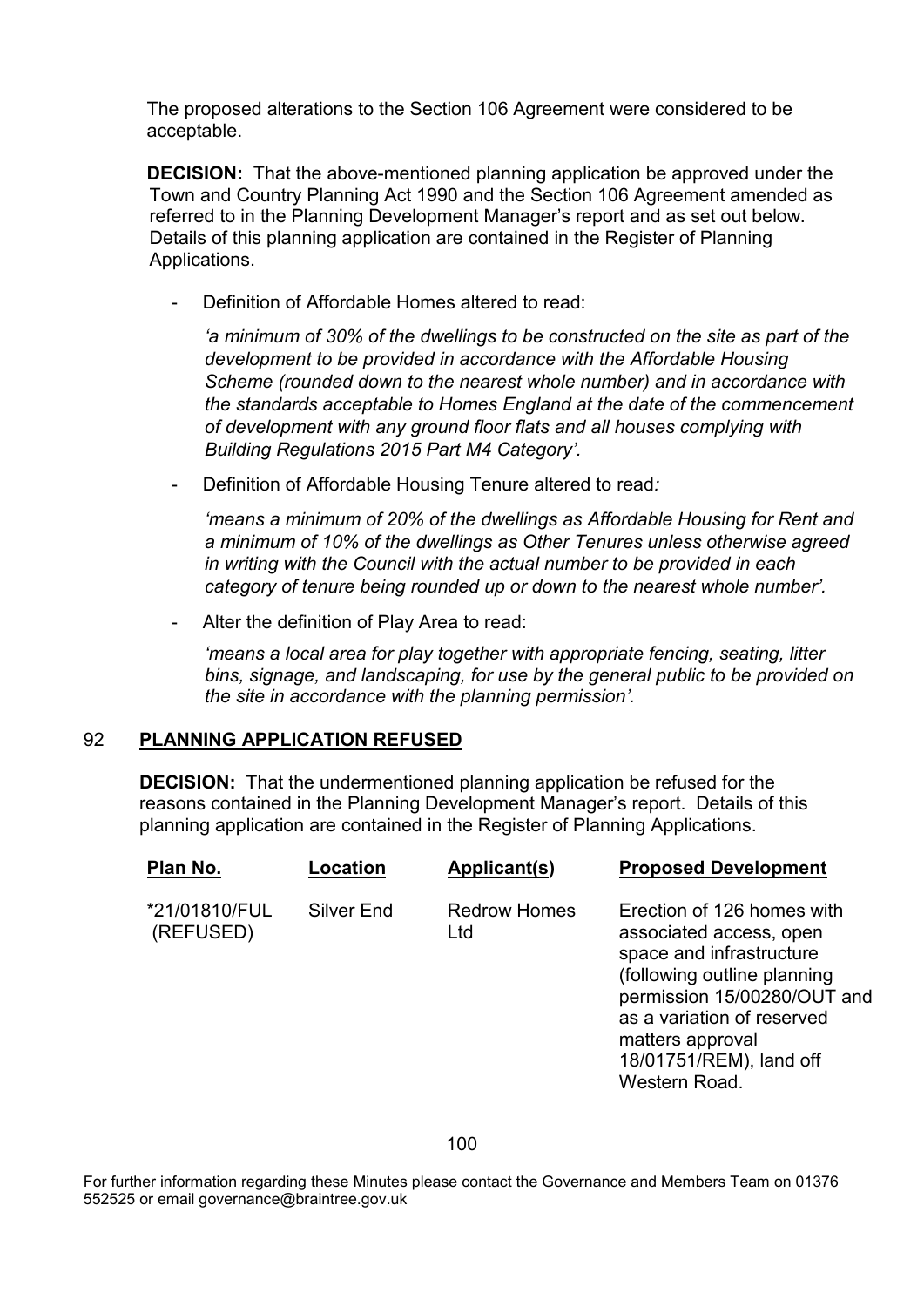Members of the Planning Committee were advised that as an appeal had been lodged with The Planning Inspectorate against the non-determination of this application the Local Planning Authority could not determine it.

The Planning Committee agreed that if it had been able to determine the application it would have been refused for the reasons contained in the Planning Development Manager's report, as set out below:-

#### Reasons for Refusal

1 The proposal when assessed as a whole fails to provide the high standard of design required by local and national planning policies. The proposed development fails to reflect local distinctiveness through use of the developer's standard house types and fails to link the development architecturally to the existing village as had been intended through the previously approved development on this land and would result in the development having a detrimental impact on the character and appearance of the village.

The layout results in poor townscape with some unattractive vistas and a public realm that fails to meet the standards of a previously approved scheme, or the housing development that is being built out by the applicant to the south of this site. Concerns about the public realm include the landscaping of streets where there is perpendicular parking and large uninviting hard standings which form rear parking courts.

The proposed layout also fails to meet the Council's adopted design standards in respect of residents' amenity. The Essex Design Guide states that new properties should be separated by a minimum of 25 metres where properties back on to each other, to prevent overlooking and loss of privacy. The Essex Design Guide also specifies that properties with three or more bedrooms should be provided with a minimum of 100 sq.m of private amenity space, with this being found to be an acceptable and workable minimum size that accommodates most household activities, adequate visual delight, receive some sunlight and encourage plant growth. A number of plots contain the Warwick house type which has three first floor rooms that are large enough to be used as bedrooms but these houses have been provided with less private amenity space than the required minimum standard. The arrangement of car parking often results in the car of neighbouring properties overhanging properties, or in some cases being located squarely in front of a neighbour's property. Whilst there are areas where this has been mitigated there are others where it has not which will result in residents being disturbed by neighbours' movements again diminishing the quality of neighbour amenity.

The development would therefore be contrary to Policies RLP2, RLP9 and RLP90 of the Adopted Local Plan (2005), Policies SP1, SP3 and SP7 of the Adopted Section 1 Local Plan (2021), Policies LPP1, LPP37 and LPP55 of the Draft

For further information regarding these Minutes please contact the Governance and Members Team on 01376 552525 or email governance@braintree.gov.uk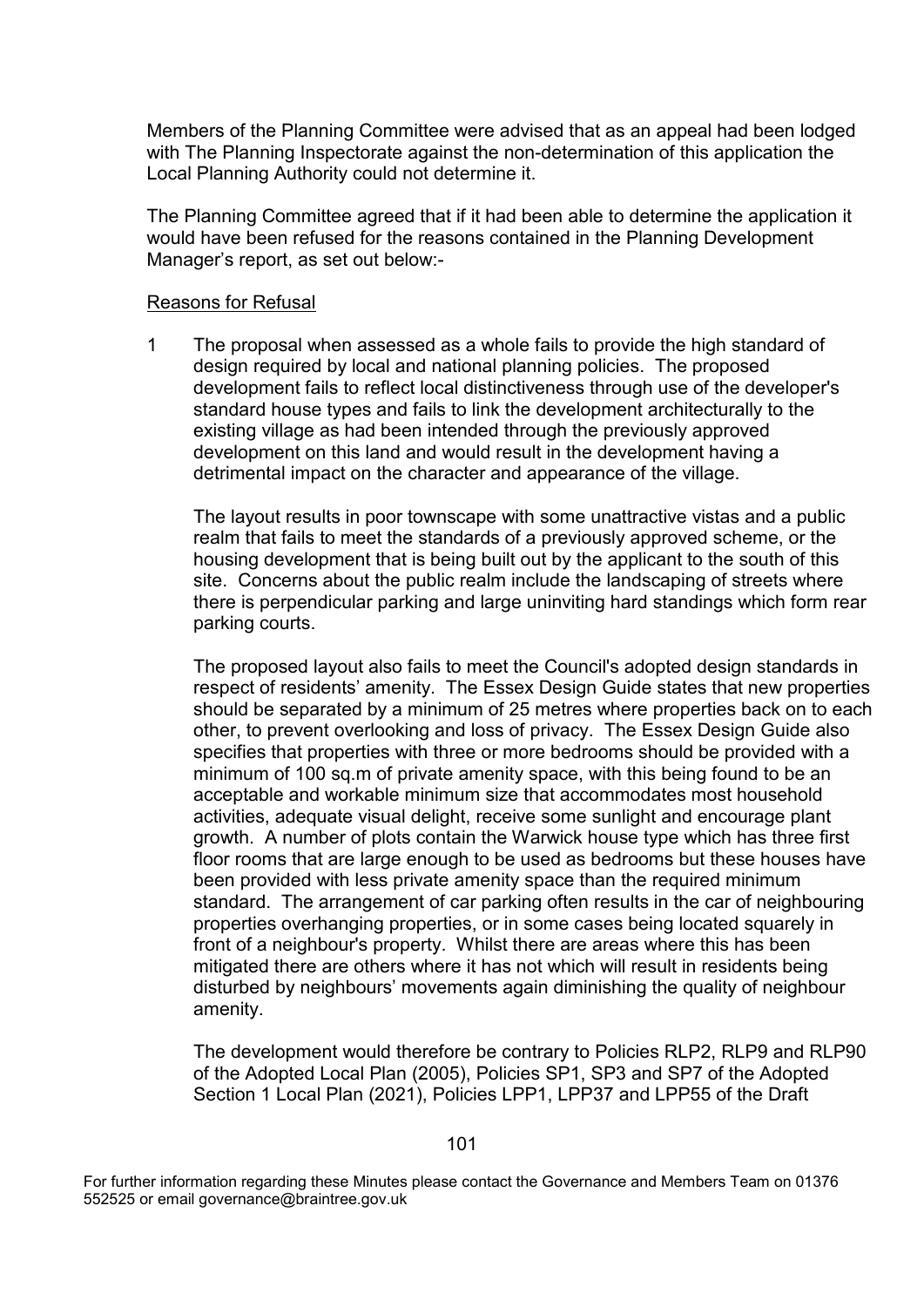Section 2 Local Plan (2017), and the National Planning Policy Framework (NPPF).

2 The NPPF states that the local housing market need assessment should be used to determine the size, type and tenure of housing needed for different groups in the community including, but not limited to, those who require affordable housing.

The mix of market housing proposed is not at all reflective of the need identified within the Strategic Housing Market Assessment and would result in a development where 48% of the market housing would be 4-bed houses. The mix of market housing would fail to adequately provide a mix of housing that contributes towards the creation of a mixed community with housing that will help meet housing need from all sections of the community.

The proposed mix of Affordable Housing is also unacceptable to the Council. Policy LPP37 of the Section 2 Local Plan states that developments should provide a mix of house types and size which reflects local need. It goes on to state that the housing mix should be in line with the identified local need as set out in the 2015 SHMA update (or its successor), unless material considerations indicate otherwise. The Council have previously agreed a mix of Affordable Housing for this site which includes more larger dwellings than is proposed within this application. Policy LPP37 allows a different mix of housing to that proposed in the SHMA if material considerations dictate. Using data from the housing register as well as local knowledge of developing trends in the need for Affordable Housing the Council has previously agreed a mix of Affordable Housing which includes more larger dwellings. As such the proposed mix is not acceptable and will not allow the Council to meet the local affordable housing need.

In addition not all of the proposed Affordable Housing would comply with the Nationally Described Space Standards. As tenants in the affordable units may have less choice in whether they live there and as the affordable units are likely to be fully occupied the majority of the time failure to meet minimum internal space standards will inevitably result in diminished residential amenity for those residents.

The development would therefore be contrary to Policies RLP7, RLP8, and RLP9 of the Adopted Local Plan (2005), Policies LPP1, LPP33, LPP37 and LPP55 of the Draft Section 2 Local Plan (2017), and the NPPF.

- 3 Adopted policies and Supplementary Planning Documents applicable to the proposed development would trigger the requirement for:
	- The provision of 40% of the housing on the site as affordable housing
	- Financial contribution towards the provision of Early Years & Childcare provision; Primary School education and secondary school transport
	- Provision of serviced Education Land & payment towards associated Traffic Regulation Order
	- Financial contribution towards the provision of primary health care

For further information regarding these Minutes please contact the Governance and Members Team on 01376 552525 or email governance@braintree.gov.uk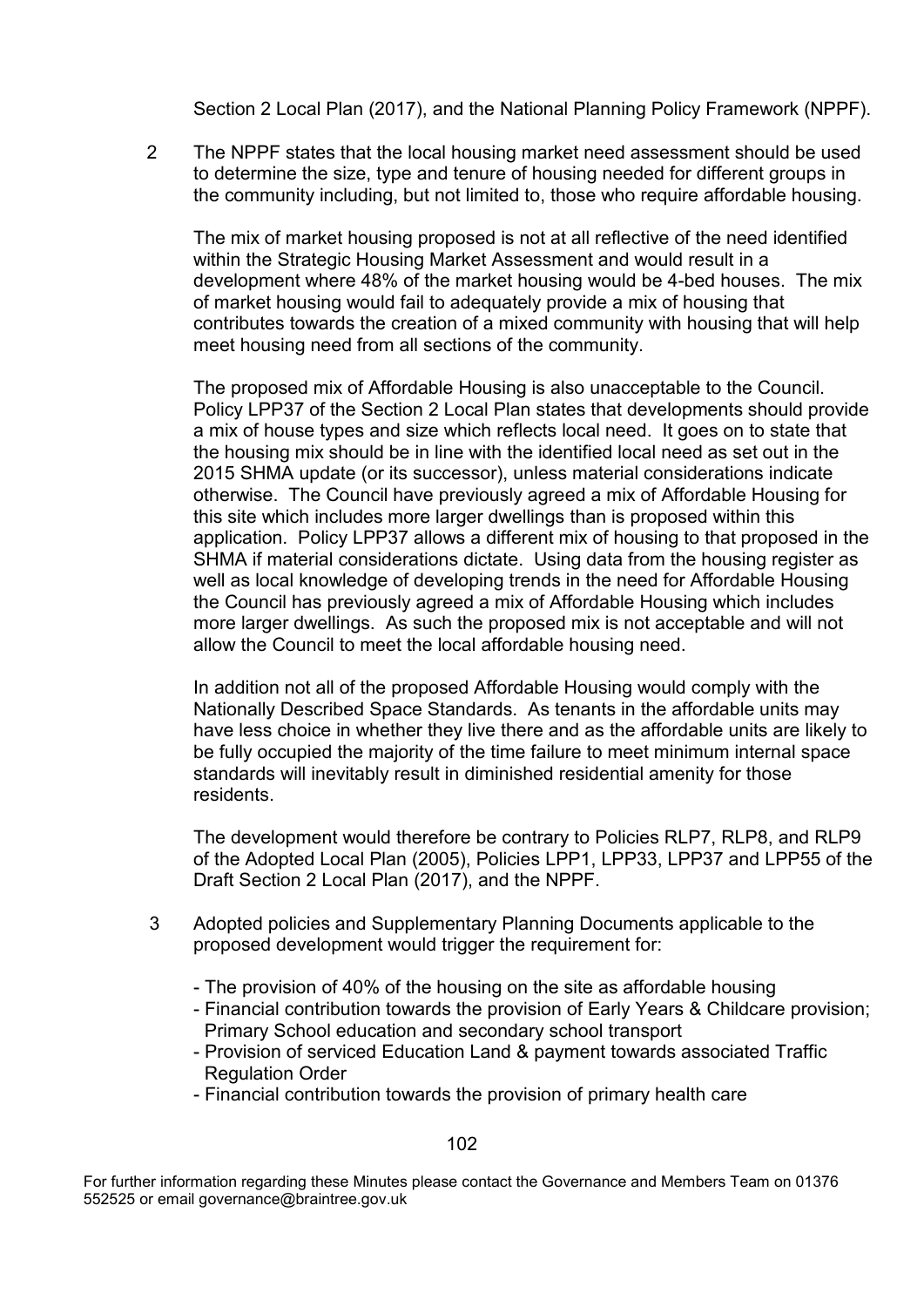- The provision, delivery and maintenance of Public Open Space on-site
- Financial contribution towards the provision of off-site Open Space
- Residential Travel Plans and Residential Travel Packs
- Financial contribution to fund off-site Visitor Management at the Blackwater Estuary Special Protection Area and Ramsar site; the Dengie Special Protection Area and Ramsar site; and the Essex Estuaries Special Area of Conservation

This requirement would be secured through a S106 Agreement, which will also need to ensure that obligations in respect of the housing development currently being built out to the south of the application site are also secured. At the time of issuing this decision a S106 Agreement has not been prepared or completed.

In the absence of securing such planning obligations the proposal is contrary to Policies CS2 and CS10 of the Adopted Core Strategy (2011), Policy RLP138 of the Adopted Local Plan (2005), Policy SP2 of the Adopted Section 1 Local Plan (2021), Policies LPP33 and LPP53 of the Draft Section 2 Local Plan (2017) and the Open Space Supplementary Planning Document (2009).

# 93 **TREE PRESERVATION ORDER NO. 08/2021 – THE BEECHES, BRAINTREE ROAD, GREAT BARDFIELD**

**INFORMATION:** Consideration was given to a report on Tree Preservation Order No. 08/2021 relating to The Beeches, Braintree Road, Great Bardfield to which two objections had been submitted. A provisional Order had been made on 9th June 2021 in respect of a semi-mature eucalyptus tree (T1) growing in the front garden of The Beeches, Braintree Road, Great Bardfield.

The Order had been served following the submission of a Notice by the owners of the property under Section 211 of the Town and Country Planning Act 1990 to carry out works to trees in a Conservation Area, which would involve the felling of the eucalyptus tree.

An assessment of the amenity value of the tree had been carried out by Braintree District Council's Landscape Service using the standard TEMPO assessment, which had shown that the making of an Order was appropriate. This assessment was attached as an Appendix to the Agenda report. It was considered that the tree was in good health and that it was a prominent feature along Braintree Road, being visible from neighbouring properties including the grounds of The Church of St Marythe-Virgin. The tree provided a screen to modern properties situated behind The Beeches and it helped to retain the period character of Braintree Road. It was considered that confirmation of the Order would maintain the amenity of the local Conservation Area.

The applicant and owner of The Beeches had stated that he wished to fell the tree due to its proximity to overhead telephone lines, houses, and driveways and that the tree had caused movement to the wall situated to the front of his property and it had also damaged the fence at the neighbouring property known as 'Keepers'.

For further information regarding these Minutes please contact the Governance and Members Team on 01376 552525 or email governance@braintree.gov.uk